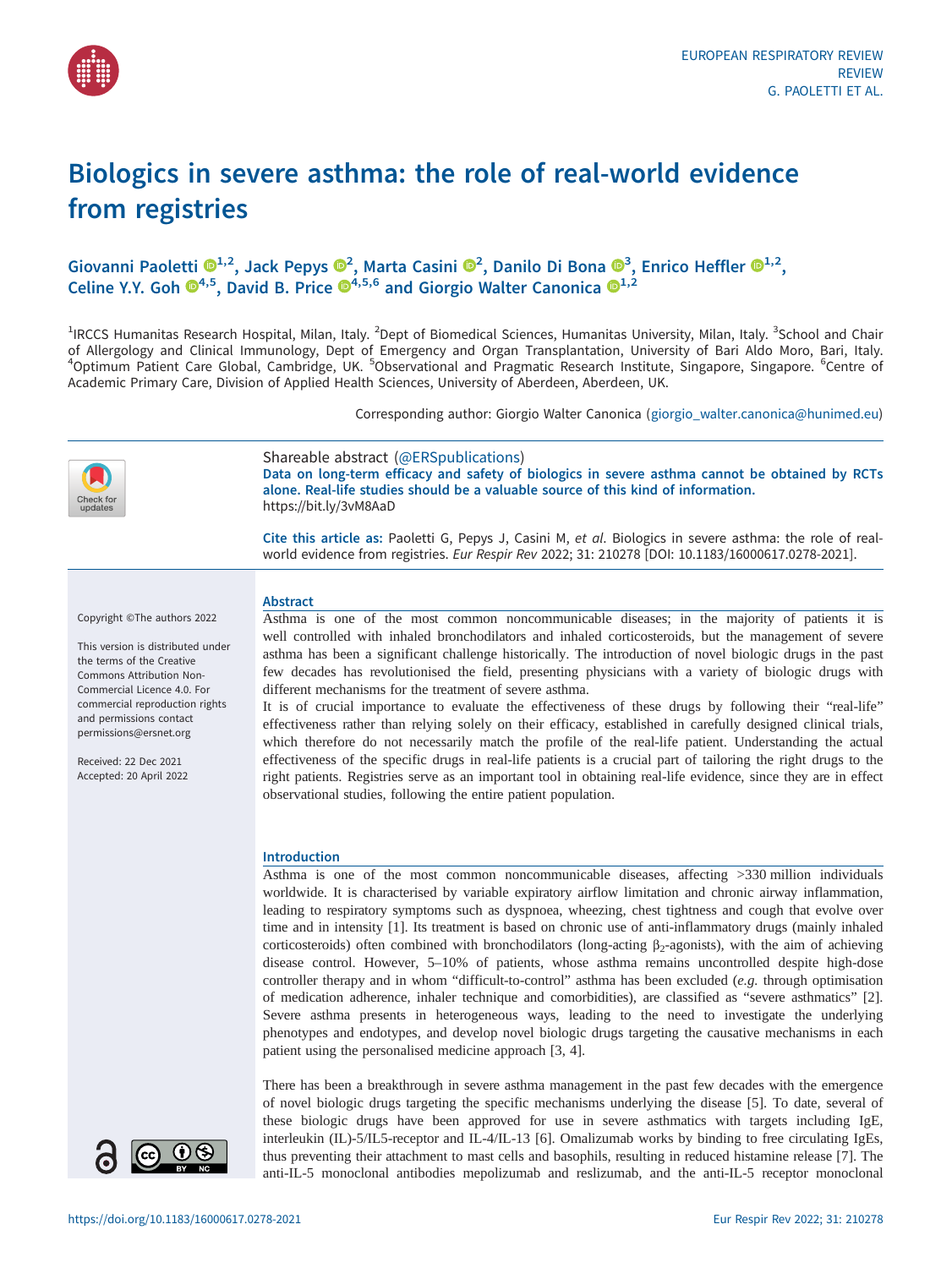antibody benralizumab, inhibit the proliferation and activation of eosinophils [[6](#page-6-0), [8\]](#page-6-0). The anti-IL-4 receptor monoclonal antibody dupilumab interrupts both the IL-13 and IL-4 signalling pathways [[9](#page-6-0)].

When determining whether a drug should be used for the treatment of severe asthma, there are many different methods guiding the physician's decision and each one of these methods has its strengths and weaknesses. As advocated by the Respiratory Effectiveness Group, the two important methods that should be used complementarily in determining the effectiveness of a drug are randomised controlled clinical trials (RCTs) and real-life research [[10\]](#page-6-0). All the aforementioned biologics have gone through rigorous RCTs and were proven effective in terms of reduction of asthma exacerbation and systemic corticosteroid treatment, and improvement of lung function and health-related quality of life [[11](#page-6-0)–[28](#page-7-0)]. Nevertheless, it is still important to distinguish the drugs' efficacy, which is their effect in controlled conditions (established by the selection of patients based on inclusion and exclusion criteria and controlled environments in those RCTs), from the drugs' effectiveness, which is their actual effects in the real world. The effectiveness of drugs cannot be established using the results of RCTs alone; it requires in addition the pragmatic observation of patients in real life, in environments not specifically engineered to maximise the drugs' effects, and in patient populations that are not pre-selected for optimal response to the drug. It is important to investigate the effects across different age groups, different body mass index (BMI) values and during pregnancy. In an article analysing patients with uncontrolled asthma in the general population in comparison to patients recruited for RCTs leading to biological medications approval in asthma, those in the trials were more likely to be Caucasians, never-smokers, with a lower BMI [\[29](#page-7-0)–[31\]](#page-7-0). Therefore, real-life and pragmatic studies can inform drug effectiveness and play a role in post-marketing surveillance phase IV studies. The aforementioned statements can be grouped together under the umbrella term "efficacy– effectiveness gap" referring to the discrepancies between the outcomes reported in RCTs and those observed in real-word clinical practice [[32](#page-7-0)–[34](#page-7-0)]. In summary, figure 1 illustrates the strength of evidence of drug efficacy and effectiveness from real-life research and RCTs. Nonetheless, registries present with some limitations in respect to RCTs: they don't provide a randomisation of patients; there might be missing or incomplete data; enrolment of patients in registries is less supervised compared with randomised trials (as previously mentioned, this can also be a strength); and, lastly, follow-up presents a lower grade of standardisation in comparison to randomised trials [[35\]](#page-7-0).

#### The role of registries in real-life research of severe asthma

Real-life research relies on properly designed and executed registries that are able to provide a real-world view of clinical practice, patient outcomes and safety over time, and comparative effectiveness. Registries structure data in a comprehensive and consistent manner, producing generalisable outcomes that are



Evidence of efficacy

FIGURE 1 Strength of evidence of drug efficacy and effectiveness from real-life research and randomised controlled trials.

Evidence of effectiveness

Evidence of effectiveness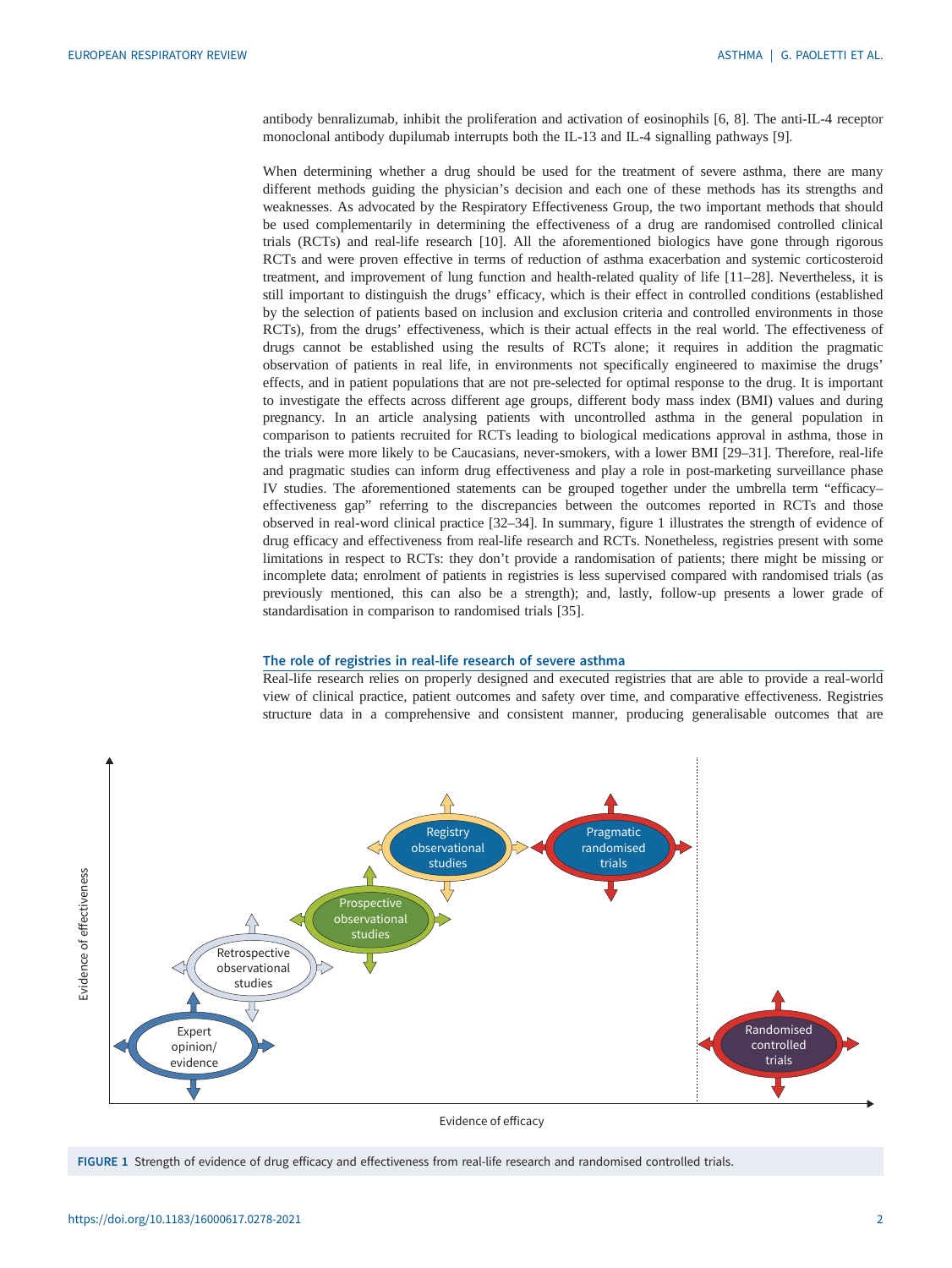valuable in evaluating care [\[36](#page-7-0)]. There are many regional and national registries for severe asthma designed with the purpose of achieving better understanding of its epidemiology, inflammatory profile, different phenotypes and treatment characteristics. There are a few examples of such registries across Europe: in 2014 the Belgian Severe Asthma Registry (BSAR) investigated the different asthma phenotypes making up its registry [[37\]](#page-7-0) and more recently looked into the chronic use of oral corticosteroid and persistent eosinophilia in severe asthmatics [\[38](#page-7-0)]. In Germany, the national registry (German Asthma Net (GAN); [www.germanasthmanet.de\)](http://www.germanasthmanet.de) was used to investigate the different phenotypes in severe asthma starting from demographic data [\[39](#page-7-0)]. The UK Severe Asthma Registry (UKSAR) characterised patients with severe asthma and provided insight across different research areas highlighting substantial unmet needs leading to poor asthma control in some of the patients [\[40](#page-8-0)]. In addition, as shown in a study based on the British Thoracic Society Severe Asthma Registry, patients with severe refractory asthma aged ⩾65 years had better clinical and healthcare outcomes and lower blood eosinophils than those aged <65 years [\[37](#page-7-0), [41](#page-8-0)–[50\]](#page-8-0).

From the Italian point of view, data extrapolated from the Severe Asthma Network in Italy (SANI; [www.](http://www.sani-asma.org) [sani-asma.org](http://www.sani-asma.org)) provides us with a real-life snapshot of the state of severe asthmatics in Italy [[42\]](#page-8-0). These data highlight the high prevalence of bronchiectasis among severe asthmatics [[51\]](#page-8-0) and the excessive use of oral corticosteroids (OCS) [[52\]](#page-8-0). The latter finding is especially important considering the numerous side-effects of OCS overuse; chief among them, increased mortality [\[53](#page-8-0)–[57](#page-8-0)].

Further analysis of the SANI data reveals that 40.6% of patients with severe asthma present with chronic rhinosinusitis with nasal polyps as a comorbidity. In this subpopulation of patients, the proportion of long-term OCS users is significantly higher, with doubling of the days of treatment per year when compared with severe asthmatics without nasal polyps [[58\]](#page-8-0).

Following these observations, the cost resulting from OCS overuse was calculated. A budget impact model estimated the total annual cost due to OCS-related adverse events to be EUR 242.7 million for severe asthmatics, which is an incremental expenditure of approximately EUR 110.6 million and EUR 75.2 million, when compared with nonasthmatic and moderately asthmatic populations, respectively [[59\]](#page-8-0).

The aforementioned study, together with additional literature evidence about OCS toxicity and cost, has called attention to the need to reduce OCS use in severe asthma treatment [[52, 59](#page-8-0), [60\]](#page-8-0). Such reduction is currently considered a primary outcome in patients with severe asthma. Novel biologics in asthma have an important corticosteroid-sparing effect, in addition to their other benefits in decreasing exacerbation rates and increasing quality of life [[52\]](#page-8-0).

# The role of biologics in real life

Despite the extensive research into biologics since the early 2000s [\[61](#page-8-0)], resulting in a plethora of novel and effective drugs, clinical algorithms that can identify the right biologic for the right patient are yet to be established [\[62](#page-8-0), [63\]](#page-8-0). Furthermore, new and substantially more data are required to characterise the heterogeneous phenotypes in asthma, in order to identify treatable traits and deliver precision treatment [\[64](#page-8-0)–[68\]](#page-9-0). Table 1 shows the estimated numbers of published real-world clinical studies for the five biologics approved for use in severe asthma. The relatively large numbers of existing studies for omalizumab and mepolizumab may be due to their earlier approvals for use in severe asthma.

| TABLE 1 Estimated numbers of existing real-world clinical studies published on monoclonal antibodies for<br>severe asthma |               |             |          |
|---------------------------------------------------------------------------------------------------------------------------|---------------|-------------|----------|
|                                                                                                                           | Retrospective | Prospective | Registry |
| Benralizumab                                                                                                              | 9             | 3           |          |
| Dupilumab                                                                                                                 | 4             | $\Omega$    | 0        |
| Mepolizumab                                                                                                               | 18            | 12          | ς        |
| Omalizumab                                                                                                                | 30            | 13          |          |
| Reslizumab                                                                                                                | 4             | C           |          |

Data are presented as n. The studies are categorised as retrospective, prospective and registry studies. To obtain these data, we used the search string on PubMed: "omalizumab/dupilumab/reslizumab/mepolizumab/ benralizumab asthma real world". The search was performed in November 2021.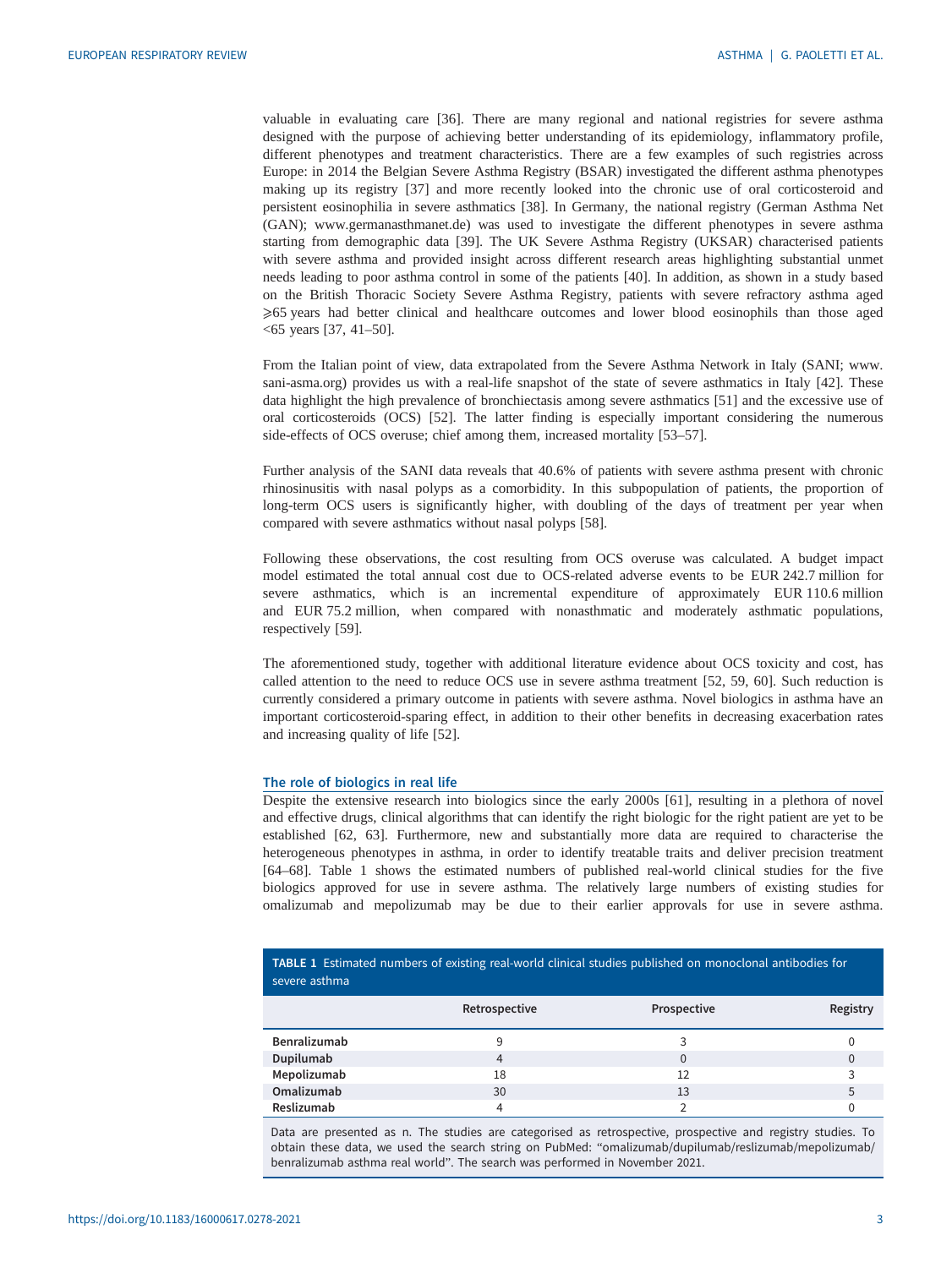United States Food and Drug Administration approval was granted to omalizumab in 2003 [[69\]](#page-9-0), mepolizumab in 2015 [\[70](#page-9-0)], reslizumab in 2016 [\[71\]](#page-9-0), benralizumab in 2017 [[72\]](#page-9-0) and dupilumab in 2018 [\[73](#page-9-0)].

Real-world evidence on the use of the new biologics allows us to assess whether the data from RCTs are matched with the effectiveness of biologics in the broader population of asthmatics, and further deepens the understanding of long-term efficacy and safety of biologics.

The quest for evidence of effectiveness rather than efficacy of these drugs has already begun worldwide. The analysis of real-world data from the Australian Mepolizumab Registry ([https://toolkit.severeasthma.org.](https://toolkit.severeasthma.org.au/registries) [au/registries](https://toolkit.severeasthma.org.au/registries)) established the effectiveness of mepolizumab in improving the lung function and control of asthma symptoms in patients with severe eosinophilic asthma [[74, 75\]](#page-9-0).

Similarly, a real-life study from the Spanish registry has confirmed the efficacy and tolerability of omalizumab in patients with uncontrolled severe asthma [[76\]](#page-9-0).

Nevertheless, even though regional and national severe asthma registries provide valuable country-specific information, their use is limited by their small populations of interest and by their broader definitions of severe asthma, leading to insufficient statistical power to answer many research questions.

# The role of the International Severe Asthma Registry

To overcome the aforementioned limitations, the International Severe Asthma Registry (ISAR) was created [\[77](#page-9-0)–[79\]](#page-9-0). ISAR [\(www.isaregistries.org\)](http://www.isaregistries.org) is the first global adult severe asthma registry aiming to achieve sufficient statistical power to answer important research questions, and to standardise data, making them comparable across countries and regions. The global reach of ISAR is achieved by the already established collaboration with 25 countries, including national or regional registries from Europe, plus registries from the Americas, Asia, the Middle East and the Australasian Severe Asthma Web-based Database registry of Australia, New Zealand and Singapore [[78\]](#page-9-0). ISAR's research is overseen by the ISAR steering committee (ISC), consisting of global severe asthma experts, and is governed by the Respiratory Effectiveness Group via the Anonymised Data Ethics and Protocol Transparency committee [\[78](#page-9-0)]. ISAR is cofunded by Optimum Patient Care Global and AstraZeneca; however, ISAR is open to independent projects not funded by AstraZeneca. Participating countries may also have multiple additional sources of funding. Core variables for standardised data collection were derived from a modified Delphi process [[79\]](#page-9-0); additional variables are also collected from some countries to assess patient safety and the impact of steroid reduction. Prospective data collection for the ISAR registry was initiated in 2018 in Italy, the United States, South Korea [\(www.severeasthmawg.com](http://www.severeasthmawg.com)) and the United Kingdom (UK) to better standardise data fields, increase the accuracy of cross-country comparisons and reduce any data incongruence in datasets [\[80](#page-9-0)].

Real-world evidence has emerged from ISAR's research programme ENLIGHTEN, which encompasses projects on "what severe asthma looks like", "appropriate care for severe asthma" and the "effectiveness of biologics". ISAR's first global publication on "what severe asthma looks like" described the demographic and clinical characteristics of severe asthma patients globally; for example, there were variations in biomarker expression, exacerbation rates and healthcare resource utilisation across countries [\[80](#page-9-0)]. The Biomarker Relatability in the International Severe Asthma Registry project further characterised biomarker expression in adults with severe asthma and identified five clusters exhibiting unique clinical profiles [[81\]](#page-9-0). In a project investigating the role of exacerbations on lung function trajectory, data from the Optimum Patient Care Research Database (OPCRD; [www.opcrd.co.uk](http://www.opcrd.co.uk)) in the UK demonstrated that repeat exacerbations were associated with lung function decline in a broad asthma population, and that the decline was significantly more pronounced in younger patients [[82\]](#page-9-0). Additionally, data from ISAR allowed for the development of an evidence-based and consensus-driven eosinophil gradient algorithm that uses variables readily accessible in real life, enabling physicians to ascertain their patients' asthma phenotypes and any treatable traits [\[83](#page-9-0)]. The eosinophilic phenotype was predominant in severe asthma: 83.8% of patients were most likely eosinophilic and 1.6% of patients were non-eosinophilic [\[83](#page-9-0)]. The predominance of the eosinophilic asthma phenotype was also observed when the ISAR eosinophil gradient algorithm was applied to a primary care cohort in the UK: 72.5% of patients had most likely or likely eosinophilic phenotypes, and 5.6% of patients were non-eosinophilic [\[84](#page-9-0)]. Therefore, asthma phenotyping should become part of routine clinical care to enable the delivery of phenotype-targeted treatment to patients across all asthma severities [\[83](#page-9-0), [84\]](#page-9-0). Additional research projects on "what severe asthma looks like" include the PATH project, which differentiates severe asthma phenotypes by age of asthma onset [[85\]](#page-9-0), and the EMBER project, which evaluates the demographic and clinical characteristics of severe asthma patients with non-type 2 asthma [\[86](#page-9-0)].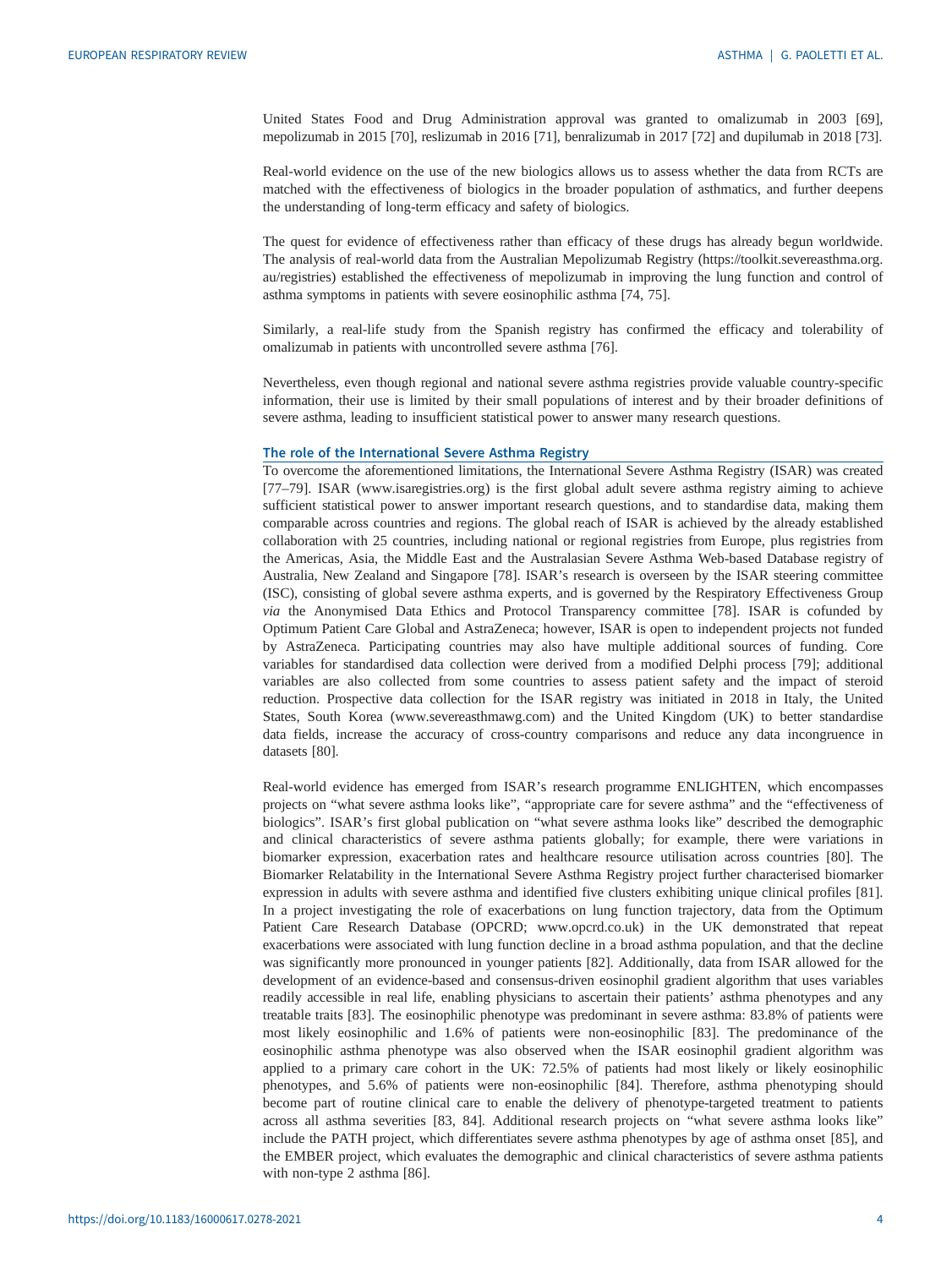To provide insights into "appropriate care for severe asthma", ISAR's research has elucidated the importance of biologics accessibility and collaboration between primary and specialist care in reducing OCS use. The Biologic Accessibility Score (BACS) project showed that although biologic prescription criteria such as the annual total exacerbation number were similar in many countries, access to biologics varied globally because of country-specific factors such as biologics licensing and reimbursement [[87\]](#page-9-0). The SUNNIE project, which described biologic utilisation patterns globally, found that three-quarters of severe asthma patients continued treatment with their first prescribed biologic; of the minority of patients who switched therapy, the most common switch was from anti-IgE to anti-IL5/5R therapy [[88\]](#page-9-0). Additionally, data from both ISAR and the OPCRD illustrated that of the 8% of asthma patients in UK primary care who have potential severe asthma, 72% were thought to be unreferred for specialist care [[46\]](#page-8-0). Therefore, the collaboration between primary and specialist care is essential to identify hidden severe asthma patients who may benefit from biologic therapy, thereby reducing unnecessary treatment with long-term OCS. Another research project, Relationship between Socioeconomic Status and Asthma Outcome (RADIANT), sheds light on the association between socioeconomic status and clinical outcomes in severe asthma patients [\[89](#page-9-0)]. Patients who were most socioeconomically deprived were more likely to have uncontrolled asthma or exacerbations than those who were least deprived, yet the rates of respiratory referrals remained similar; this suggests that more deprived patients may have greater need for specialist reviews and biologic treatment [\[90](#page-9-0)].

The research projects recently prioritised by the ISC aim to study the "effectiveness of biologics" in severe asthma patients. In 2019, the ISC prioritised the FIRE project comparing the effectiveness of anti-IL5/5R versus anti-IgE therapy in severe asthma patients eligible for both biologic classes [\[91](#page-9-0)], as well as the Impact of Comorbidity in Severe Asthma (PRISM) project describing the prevalence of comorbidities in severe asthma patients and the association between type 2 comorbidities and response to biologics [[92\]](#page-9-0). Phase I results from FIRE demonstrated that anti-IL5/5R patients tended to have greater disease severity pre-biologic initiation than anti-IgE patients [\[93](#page-9-0)]. Phase II results from FIRE showed that after matching for baseline characteristics, both biologic classes reduced exacerbation rates and long-term OCS daily dose, although anti-IL5/5R therapy was comparatively more effective than anti-IgE therapy [[94\]](#page-9-0). In 2020, the ISC prioritised the BEAM research project, which defines and characterises biologic treatment responders and nonresponders in severe asthma patients [[95\]](#page-9-0), and the LUMINANT research project, which describes clinical outcomes before and after biologic initiation in severe asthma patients [[96\]](#page-10-0). Phase I results from BEAM illustrated that severe asthma patients who initiated anti-IL5/5R therapy tended to have poorer asthma control and greater likelihood of receiving long-term OCS than those who initiated anti-IgE therapy [\[97](#page-10-0)]. In 2020, the ISC also approved three additional research projects: 1) the PASS project, a post-authorisation safety study of the incidence of malignancy in severe asthma patients receiving benralizumab compared with those receiving other biologics and those not receiving biologics [\[98](#page-10-0)]; 2) the CLEAR project on assessing biologic usage patterns, clinical outcomes and healthcare utilisation in severe asthma patients [[99\]](#page-10-0); and 3) the GLITTER project on describing the impact of initiating biologics in patients on long-term OCS or frequent rescue steroids [\[100\]](#page-10-0). Phase I results from GLITTER demonstrated that 71% of ISAR patients with high exposure to OCS initiated biologics, and that biologic initiators were more likely to be eosinophilic and have uncontrolled asthma compared to those who did not initiate biologics [[101](#page-10-0)].

# The role of the Severe Heterogeneous Asthma Research Collaboration, Patient-Centred

To facilitate the generation of real-world evidence on severe asthma using a patient-centred approach, the European Respiratory Society (ERS) Clinical Research Collaboration (CRC) created SHARP (Severe Heterogeneous Asthma Research Collaboration, Patient-Centred) [[102](#page-10-0)]. The goals of SHARP are to minimise the reliance on OCS for disease control; reduce exacerbations; provide all severe asthma patients with access to severe asthma specialists; understand the heterogeneous mechanisms of severe asthma; and prevent severe asthma [\[103\]](#page-10-0). Recently, the first study [\[104\]](#page-10-0) by the ERS SHARP CRC, which aimed to compare the characteristics and treatments of severe asthma patients using data from 11 national severe asthma registries in Europe, demonstrated the heterogeneity of severe asthma in these two aspects. There are three major implications: first, it is challenging to integrate results coming from different European registries; second, the definition of severe asthma in the ERS/American Thoracic Society guidelines cannot be applied due to major discrepancies in the application of the aforesaid guidelines in the real world; and last, the concordance of the databases across Europe and the long-term follow-up of severe asthmatic patients are important and urgently needed.

### Evidence from RCTs and real-life research is complementary

Registries, RCTs and other study designs, together with different data sources, should all be considered in order to try and create higher quality evidence, as long as their limitations and hierarchy are weighted and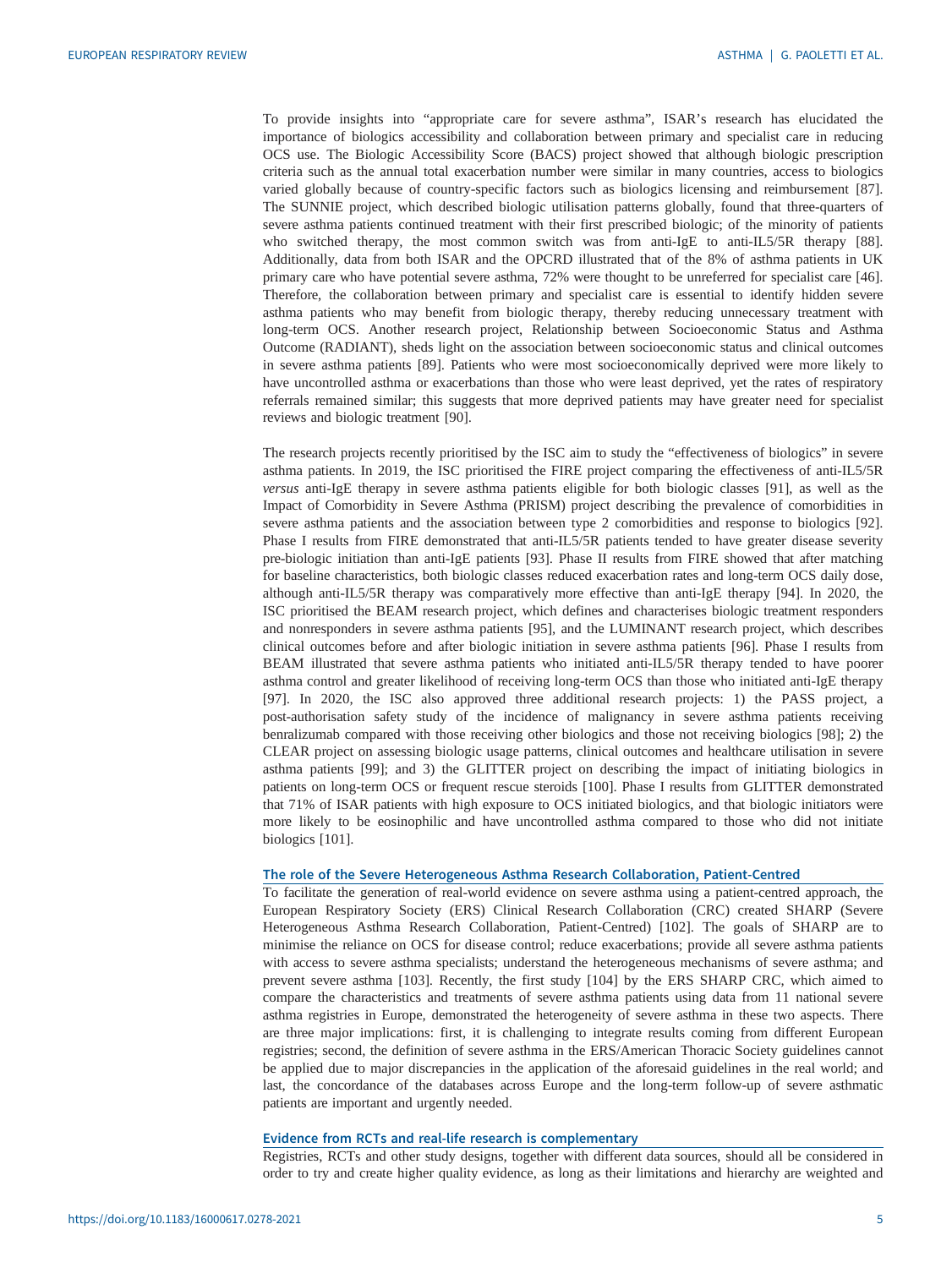put into context [[105](#page-10-0)]. RCTs are still considered the gold standard for high-quality research, as they present lower risk of bias. Nevertheless, RCTs have limitations, such as strict inclusion criteria, making their findings difficult to apply to real-life and larger populations [\[10](#page-6-0)]. Real-world evidence from nonrandomised studies apply directly to the populations, interventions, comparators and outcomes that constitute the clinical environment, leading to the now affirmed concept of personalised medicine [\[105\]](#page-10-0). Despite that, the higher risk of bias that comes with real-world evidence must be acknowledged, and thus even the "most direct real-world evidence is not sufficient to provide certainty" [\[105\]](#page-10-0). Therefore, a certain level of quality must be achieved in both real-world evidence and RCTs using tools such as Grading of Recommendations Assessment, Development, and Evaluation (GRADE). The GRADE working group had developed a system to assess the certainty of evidence of effects and strength of recommendations; it broadened the system to support the process of using evidence to guide healthcare decision-making [\[106\]](#page-10-0).

With regards to asthma, the Real Life Evidence Assessment Tool (RELEVANT) is a new user-friendly quality appraisal tool developed in order to support quality review of observational asthma comparative effectiveness research with the purpose of informing asthma guidelines and supporting decision-makers. The major difference between GRADE and RELEVANT is that the former automatically downgrades observational study designs and upgrades RCTs [[107](#page-10-0)]. Another important tool is the Cochrane Collaboration's Risk of Bias in Non-randomized Studies – of Interventions (ROBINS-I) [[108](#page-10-0)]. It is designed to identify evidence that is robust enough (i.e. low risk of bias) to inform clinical practice and to warrant consideration by guideline bodies.

Therefore, RCTs are irreplaceable, but a hierarchy for real-world evidence is increasingly necessary and has already been proposed in the assessment of allergen immunotherapy, where, with the contribution of GRADE, RELEVANT and ROBINS-I tools, pragmatic trials and registry data are positioned at the highest levels of evidence [\[109\]](#page-10-0).

The major difference between allergen immunotherapy and biologics used in asthma is the greater availability of registries for the latter.

#### Conclusion

Research priorities envisage the integration of evidence from nonrandomised studies with that from RCTs when supplementary and sequential evidence from nonrandomised studies is of particular relevance. Future research should also define the types of nonrandomised studies that should be considered for the contribution of evidence, and determine the criteria to appraise research quality with this additional evidence [[105](#page-10-0)].

In conclusion, data on long-term efficacy and safety of biologics in severe asthma cannot be obtained by RCTs alone. Real-life studies should be a valuable source of this kind of information. Ideally, a long-term real-life study comparing biologics to standard treatment would provide data on their safety and effectiveness, including symptom control and steroid-sparing effect. These studies would also be essential in providing input parameter data for modelling in pharmacoeconomic studies.

Obviously, for ethical reasons, these studies are unfeasible. Therefore, it is impossible to design a real-life study comparing biologics to standard treatment. However, registries could be very useful in providing this missing piece of information. Subjects who refuse treatment with biologics for whatever reason, despite fulfilling the indication for this treatment, could serve as the control group for studies comparing biologics versus standard treatment over a long period. Given the large number of patients included in the already available asthma registries (SANI, BSAR, (GAN)UKSAR, ISAR, SHARP, etc.), theoretically, it could be possible to identify two comparable groups, e.g. by propensity scoring or other tools. This would integrate and confirm the information from RCTs on a large scale and in real-life populations, leading to more generalisable and complete results. These studies could later be analysed using other tools such as RELEVANT or ROBINS-I, to assess whether their strength and quality are sufficient for guideline developers. Currently, we should use our best data from severe asthma registries and possibly prospective observational studies to provide high-quality research that complement RCTs, thereby improving the care of patients with severe asthma.

In future, registries will enable the investigation of severe asthmatic phenotypes, comparison of the effectiveness of various treatments and their economic impact. Moreover, the creation of verified real-life databases linked to digital phenotyping using electronic patient-reported outcomes will enable the establishment of patient-centred outcome measures. When it comes to therapies, new products should not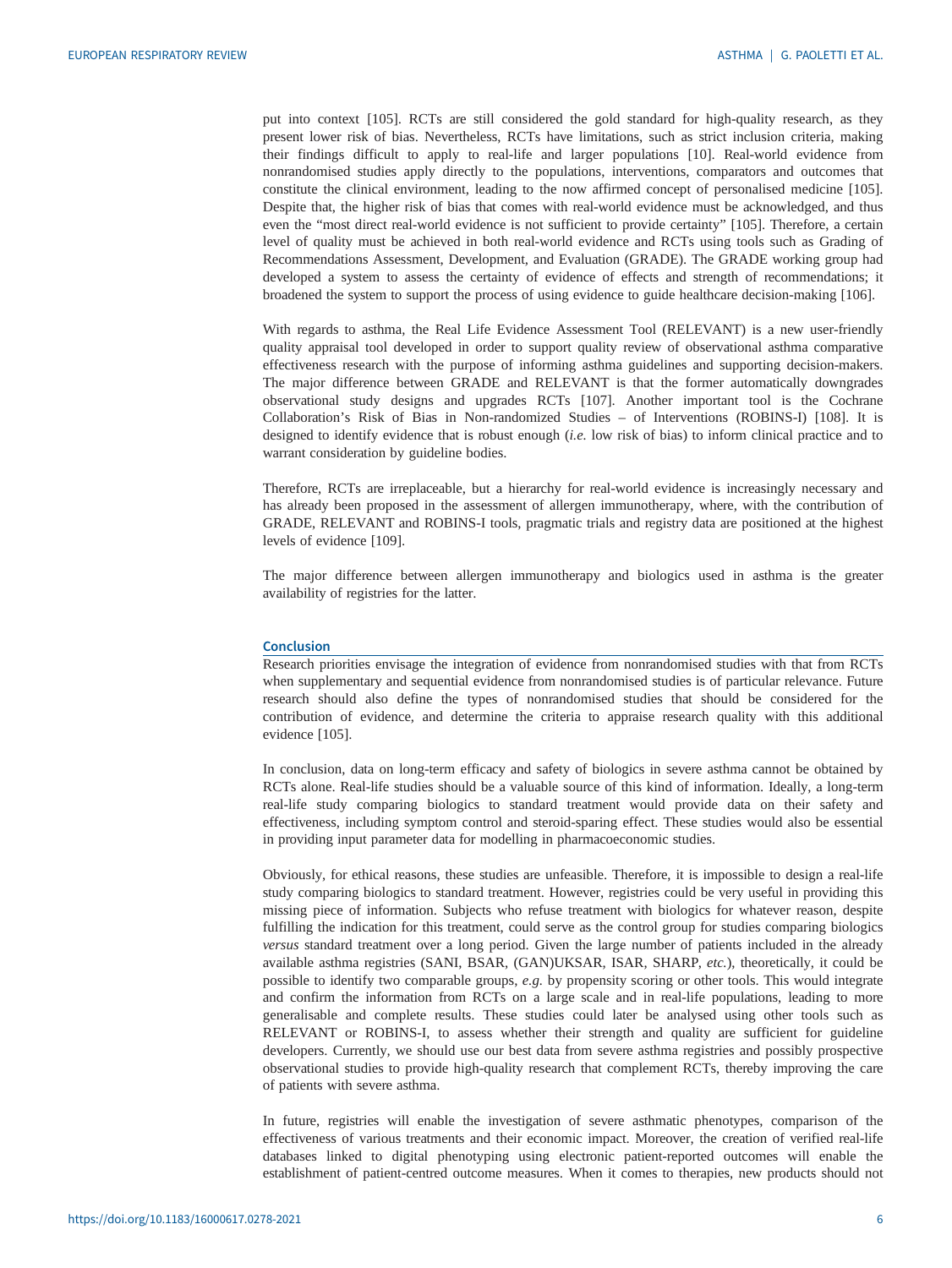<span id="page-6-0"></span>only provide the desired effectiveness, but also considerable cost savings when compared to the best existing standards of care.

Provenance: Submitted article, peer reviewed.

Author contributions: G. Paoletti and G.W. Canonica contributed to the conception of the review article, and to drafting and revision of the article. J. Pepys, M. Casini, D. Di Bona, E. Heffler, C.Y.Y. Goh and D.B. Price contributed to the drafting and revision of the article. All authors approved the final version of the article. The accuracy of any part of the article was appropriately investigated and resolved in agreement with all the authors.

Conflict of interest: G. Paoletti reports no conflict of interest. J. Pepys reports no conflict of interest. M. Casini reports no conflict of interest. D. Di Bona reports no conflict of interest. E. Heffler reports personal fees from AstraZeneca, Sanofi, Novartis, Teva, GSK, Circassia, Boehringer Ingelheim, Valeas, and Nestlè Purina, outside the submitted work. C.Y.Y. Goh reports no conflicts of interest. D.B. Price has board membership with Amgen, AstraZeneca, Boehringer Ingelheim, Chiesi, Circassia, Viatris, Mundipharma, Novartis, Regeneron Pharmaceuticals, Sanofi Genzyme, Teva Pharmaceuticals, and Thermofisher; consultancy agreements with Amgen, AstraZeneca, Boehringer Ingelheim, Chiesi, GlaxoSmithKline, Viatris, Mundipharma Novartis, Pfizer, Teva Pharmaceuticals, and Theravance; grants and unrestricted funding for investigator-initiated studies (conducted through Observational and Pragmatic Research Institute Pte Ltd) from AstraZeneca, Boehringer Ingelheim, Chiesi, Circassia, Viatris, Mundipharma, Novartis, Pfizer, Regeneron Pharmaceuticals, Sanofi Genzyme, Teva Pharmaceuticals, Theravance, and UK National Health Service; payment for lectures/speaking engagements from AstraZeneca, Boehringer Ingelheim, Chiesi, Cipla, GlaxoSmithKline, Viatris, Mundipharma, Novartis, Pfizer, Regeneron Pharmaceuticals, Sanofi Genzyme, and Teva Pharmaceuticals; payment for travel/accommodation/meeting expenses from AstraZeneca, Boehringer Ingelheim, Circassia, Mundipharma, Novartis, Teva Pharmaceuticals, and Thermofisher; funding for patient enrolment or completion of research from Novartis; stock/stock options from AKL Research and Development Ltd which produces phytopharmaceuticals; owns 74% of the social enterprise Optimum Patient Care Ltd (Australia and UK) and 74% of Observational and Pragmatic Research Institute Pte Ltd (Singapore); 5% shareholding in Timestamp which develops adherence monitoring technology; is peer reviewer for grant committees of the Efficacy and Mechanism Evaluation programme, and Health Technology Assessment; and was an expert witness for GlaxoSmithKline. G.W. Canonica has received grants and consultancy fees from A. Menarini, ALK-Abelló, Allergy Therapeutics, AstraZeneca-Medimmune, Boehringer Ingelheim, Chiesi Farmaceutici, Genentech, Guidotti-Malesci, GlaxoSmithKline, Hal Allergy, Merck Sharp & Dohme, Mundipharma, Novartis, Orion, Sanofi-Aventis, Sanofi Genzyme/Regeneron, Stallergenes Greer, Uriach Pharma, Teva, Valeas and Vifor Pharma.

#### References

- 1 Global Initiative for Asthma (GINA). Global Strategy for Asthma Management and Prevention. 2020. Available from:<http://ginasthma.org/>.
- 2 Chung KF, Wenzel SE, Brozek JL, et al. International ERS/ATS guidelines on definition, evaluation and treatment of severe asthma. Eur Respir J 2014; 43: 343–373.
- 3 Canonica GW, Ferrando M, Baiardini I, et al. Asthma: personalized and precision medicine. Curr Opin Allergy Clin Immunol 2018; 18: 51–58.
- 4 Ferrando M, Bagnasco D, Heffler E, et al. Personalizing the approach to asthma treatment. Expert Rev Precis Med Drug Dev 2018; 3: 299–304.
- 5 Corren J. New targeted therapies for uncontrolled asthma. J Allergy Clin Immunol Pract 2019; 7: 1394–1403.
- 6 Agache I, Akdis CA, Akdis M, et al. EAACI biologicals guidelines recommendations for severe asthma. Allergy 2021; 76: 14–44.
- 7 Incorvaia C, Mauro M, Makri E, et al. Two decades with omalizumab: what we still have to learn. Biologics 2018; 12: 135–142.
- 8 Bagnasco D, Caminati M, Ferrando M, et al. Anti-IL-5 and IL-5Ra: efficacy and safety of new therapeutic strategies in severe uncontrolled asthma. Biomed Res Int 2018; 2018: 5698212.
- 9 Bagnasco D, Ferrando M, Varricchi G, et al. A critical evaluation of anti-IL-13 and anti-IL-4 strategies in severe asthma. Int Arch Allergy Immunol 2016; 170: 122–131.
- 10 Roche N, Anzueto A, Bosnic Anticevich S, et al. The importance of real-life research in respiratory medicine: manifesto of the Respiratory Effectiveness Group: endorsed by the International Primary Care Respiratory Group and the World Allergy Organization. Eur Respir J 2019; 54: 1901511.
- 11 Solèr M, Matz J, Townley R, et al. The anti-IgE antibody omalizumab reduces exacerbations and steroid requirement in allergic asthmatics. Eur Respir J 2001; 18: 254–261.
- 12 Humbert M, Beasley R, Ayres J, et al. Benefits of omalizumab as add-on therapy in patients with severe persistent asthma who are inadequately controlled despite best available therapy (GINA 2002 step 4 treatment): INNOVATE. Allergy 2005; 60: 309–316.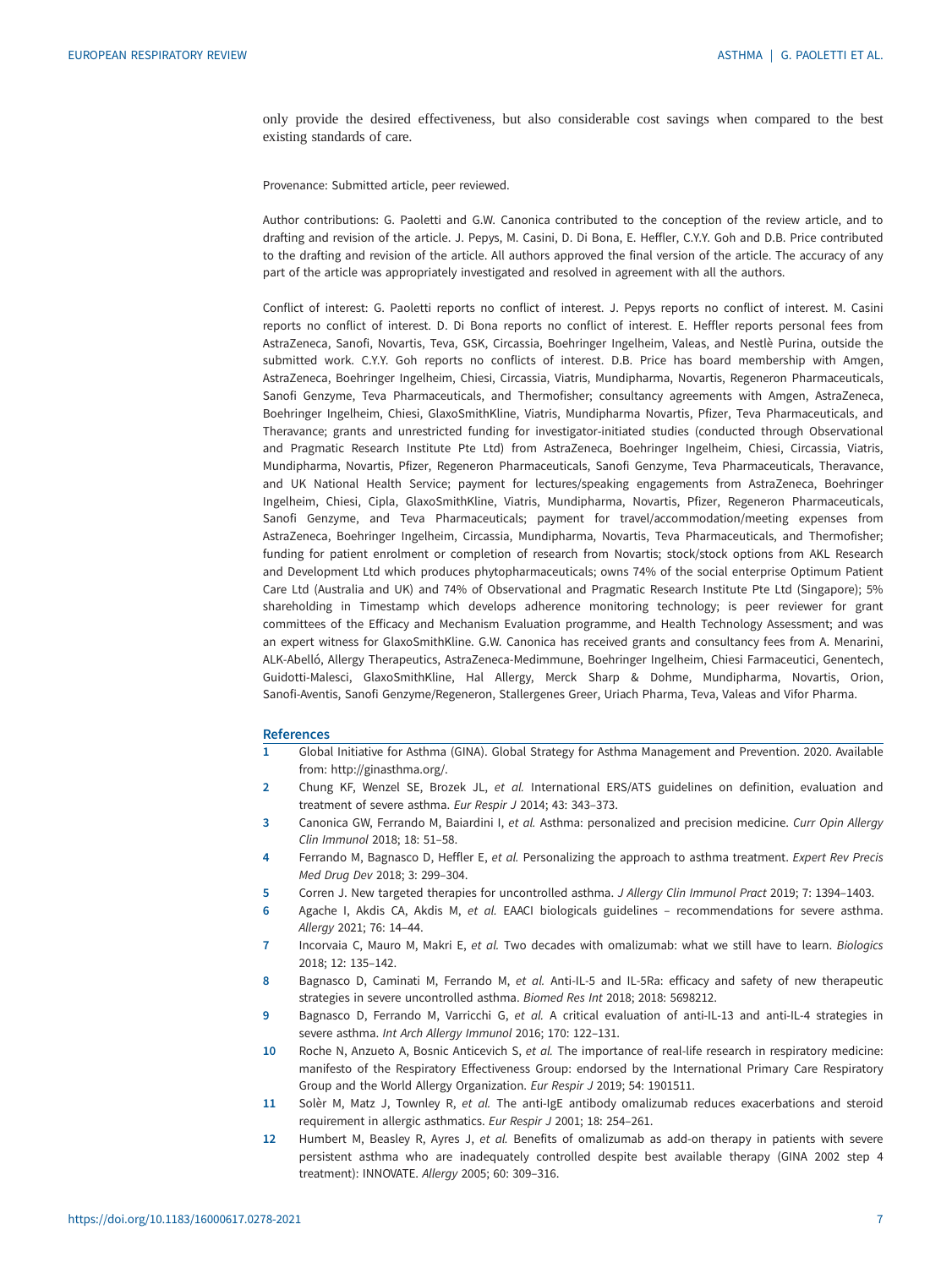- <span id="page-7-0"></span>13 Bousquet J, Cabrera P, Berkman N, et al. The effect of treatment with omalizumab, an anti-IgE antibody, on asthma exacerbations and emergency medical visits in patients with severe persistent asthma. Allergy 2005; 60: 302–308.
- 14 Busse WW, Massanari M, Kianifard F, et al. Effect of omalizumab on the need for rescue systemic corticosteroid treatment in patients with moderate-to-severe persistent IgE-mediated allergic asthma: a pooled analysis. Curr Med Res Opin 2007; 23: 2379–2386.
- 15 Busse WW, Morgan WJ, Gergen PJ, et al. Randomized trial of omalizumab (anti-IgE) for asthma in inner-city children. N Engl J Med 2011; 364: 1005–1015.
- 16 Ortega HG, Liu MC, Pavord ID, et al. Mepolizumab treatment in patients with severe eosinophilic asthma. N Engl J Med 2014; 371: 1198–1207.
- 17 Bel EH, Wenzel SE, Thompson PJ, et al. Oral glucocorticoid-sparing effect of mepolizumab in eosinophilic asthma. N Engl J Med 2014; 371: 1189–1197.
- 18 Pavord ID, Korn S, Howarth P, et al. Mepolizumab for severe eosinophilic asthma (DREAM): a multicentre, double-blind, placebo-controlled trial. Lancet 2012; 380: 651–659.
- 19 Castro M, Zangrilli J, Wechsler ME, et al. Reslizumab for inadequately controlled asthma with elevated blood eosinophil counts: results from two multicentre, parallel, double-blind, randomised, placebo-controlled, phase 3 trials. Lancet Respir Med 2015; 3: 355–366.
- 20 Corren J, Weinstein S, Janka L, et al. Phase 3 Study of reslizumab in patients with poorly controlled asthma: effects across a broad range of eosinophil counts. Chest 2016; 150: 799–810.
- 21 FitzGerald JM, Bleecker ER, Nair P, et al. Benralizumab, an anti-interleukin-5 receptor  $\alpha$  monoclonal antibody, as add-on treatment for patients with severe, uncontrolled, eosinophilic asthma (CALIMA): a randomised, double-blind, placebo-controlled phase 3 trial. Lancet 2016; 388: 2128–2141.
- 22 Bleecker ER, FitzGerald JM, Chanez P, et al. Efficacy and safety of benralizumab for patients with severe asthma uncontrolled with high-dosage inhaled corticosteroids and long-acting  $\beta_2$ -agonists (SIROCCO): a randomised, multicentre, placebo-controlled phase 3 trial. Lancet 2016; 388: 2115–2127.
- 23 Nair P, Wenzel S, Rabe KF, et al. Oral glucocorticoid-sparing effect of benralizumab in severe asthma. N Engl J Med 2017; 376: 2448–2458.
- 24 Busse WW, Bleecker ER, FitzGerald JM, et al. Long-term safety and efficacy of benralizumab in patients with severe, uncontrolled asthma: 1-year results from the BORA phase 3 extension trial. Lancet Respir Med 2019; 7: 46–59.
- 25 Wenzel S, Ford L, Pearlman D, et al. Dupilumab in persistent asthma with elevated eosinophil levels. N Engl J Med 2013; 368: 2455–2466.
- 26 Wenzel S, Castro M, Corren J, et al. Dupilumab efficacy and safety in adults with uncontrolled persistent asthma despite use of medium-to-high-dose inhaled corticosteroids plus a long-acting  $\beta_2$  agonist: a randomised double-blind placebo-controlled pivotal phase 2b dose-ranging trial. Lancet 2016; 388: 31–44.
- 27 Castro M, Corren J, Pavord ID, et al. Dupilumab efficacy and safety in moderate-to-severe uncontrolled asthma. N Engl J Med 2018; 378: 2486–2496.
- 28 Rabe KF, Nair P, Brusselle G, et al. Efficacy and safety of dupilumab in glucocorticoid-dependent severe asthma. N Engl J Med 2018; 378: 2475–2485.
- 29 Akenroye A, Keet C. Underrepresentation of blacks, smokers, and obese patients in studies of monoclonal antibodies for asthma. J Allergy Clin Immunol Pract 2020; 8: 739–741.
- 30 Paneth NS, Joyner MJ, Casadevall A. The fossilization of randomized clinical trials. J Clin Invest 2022; 132: e158499.
- 31 González Burchard E, Borrell LN. Need for racial and ethnic diversity in asthma precision medicine. N Engl J Med 2021; 385: 2297–2298.
- 32 Srikanthan A, Amir E. Efficacy-effectiveness gap as an obstacle to translating clinical trials to clinical practice. Eur J Cancer 2015; 51: 905–906.
- 33 Kilcher G, Hummel N, Didden EM, et al. Rheumatoid arthritis patients treated in trial and real world settings: comparison of randomized trials with registries. Rheumatology 2018; 57: 354–369.
- 34 Kennedy S, Bailey R, Jaffee K, et al. Effectiveness of evidence-based asthma interventions. Pediatrics 2017; 139: e20164221.
- 35 Pop B, Fetica B, Blaga ML, et al. The role of medical registries, potential applications and limitations. Med Pharm Rep 2019; 92: 7–14.
- 36 Gliklich RE, Dreyer NA, Leavy MB. Registries for Evaluating Patient Outcomes: A User's Guide. 3rd Edn. Rockville, Agency for Healthcare Research and Quality (US), 2014.
- 37 Schleich F, Brusselle G, Louis R, et al. Heterogeneity of phenotypes in severe asthmatics. The Belgian Severe Asthma Registry (BSAR). Respir Med 2014; 108: 1723–1732.
- 38 Graff S, Vanwynsberghe S, Brusselle G, et al. Chronic oral corticosteroids use and persistent eosinophilia in severe asthmatics from the Belgian Severe Asthma Registry. Respir Res 2020; 21: 214.
- 39 Milger K, Korn S, Buhl R, et al. Age- and sex-dependent differences in patients with severe asthma included in the German Asthma Net cohort. Respir Med 2020; 162: 105858.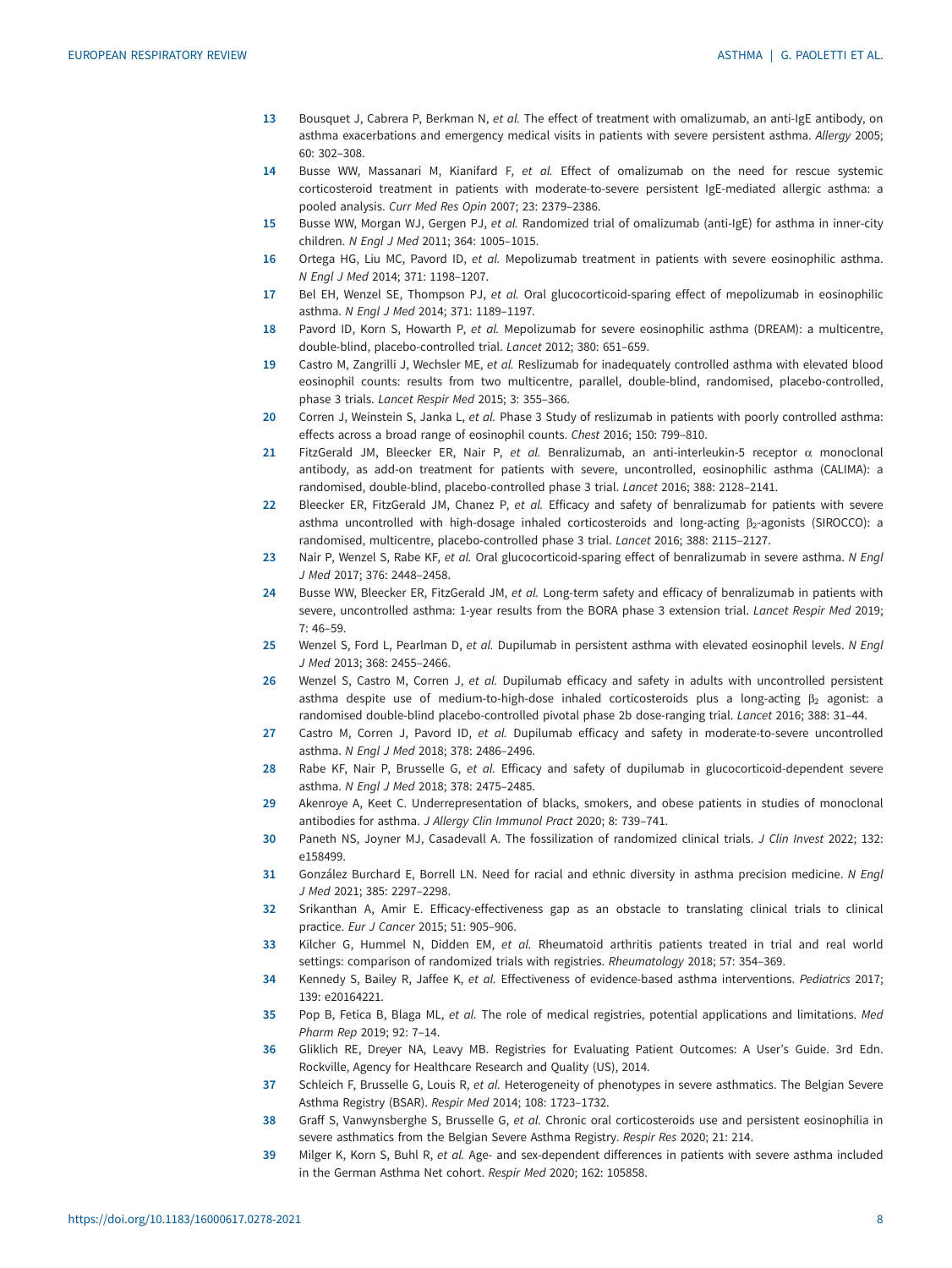- <span id="page-8-0"></span>40 Jackson DJ, Busby J, Pfeffer PE, et al. Characterisation of patients with severe asthma in the UK Severe Asthma Registry in the biologic era. Thorax 2021; 76: 220–227.
- 41 Chaudhuri R, McSharry C, Heaney LG, et al. Effects of older age and age of asthma onset on clinical and inflammatory variables in severe refractory asthma. Respir Med 2016; 118: 46–52.
- 42 Heffler E, Blasi F, Latorre M, et al. The Severe Asthma Network in Italy: findings and perspectives. J Allergy Clin Immunol Pract 2019; 7: 1462–1468.
- 43 McDonald VM, Hiles SA, Godbout K, et al. Treatable traits can be identified in a severe asthma registry and predict future exacerbations. Respirology 2019; 24: 37–47.
- 44 Sweeney J, Brightling CE, Menzies-Gow A, et al. Clinical management and outcome of refractory asthma in the UK from the British Thoracic Society Difficult Asthma Registry. Thorax 2012; 67: 754–756.
- 45 Newby C, Heaney LG, Menzies-Gow A, et al. Statistical cluster analysis of the British Thoracic Society Severe refractory Asthma Registry: clinical outcomes and phenotype stability. PLoS One 2014; 9: e102987.
- 46 Ryan D, Heatley H, Heaney LG, et al. Potential severe asthma hidden in UK primary care. J Allergy Clin Immunol Pract 2021; 9: 1612–1623.
- 47 Kim MH, Kim SH, Park SY, et al. Characteristics of adult severe refractory asthma in Korea analyzed from the severe asthma registry. Allergy Asthma Immunol Res 2019; 11: 43–54.
- 48 Lee H, Kim SH, Kim BK, et al. Characteristics of specialist-diagnosed asthma-COPD overlap in severe asthma: observations from the Korean Severe Asthma Registry (KoSAR). Allergy 2021; 76: 223–232.
- 49 Korn S, Hübner M, Hamelmann E, et al. Das Register "Schweres Asthma". [The German severe asthma registry]. Pneumologie 2012; 66: 341–344.
- 50 Moore WC, Meyers DA, Wenzel SE, et al. Identification of asthma phenotypes using cluster analysis in the Severe Asthma Research Program. Am J Respir Crit Care Med 2010; 181: 315–323.
- 51 Malipiero G, Paoletti G, Blasi F, et al. Clinical features associated with a doctor-diagnosis of bronchiectasis in the Severe Asthma Network in Italy (SANI) registry. Expert Rev Respir Med 2021; 15: 419–424.
- 52 Canonica GW, Blasi F, Paggiaro P, et al. Oral corticosteroid sparing with biologics in severe asthma: a remark of the Severe Asthma Network in Italy (SANI). World Allergy Organ J 2020; 13: 100464.
- 53 Volmer T, Effenberger T, Trautner C, et al. Consequences of long-term oral corticosteroid therapy and its side-effects in severe asthma in adults: a focused review of the impact data in the literature. Eur Respir J 2018; 52: 1800703.
- 54 Sullivan PW, Ghushchyan VH, Globe G, et al. Oral corticosteroid exposure and adverse effects in asthmatic patients. J Allergy Clin Immunol 2018; 141: 110–116.
- 55 Foster JM, McDonald VM, Guo M, et al. "I have lost in every facet of my life": the hidden burden of severe asthma. Eur Respir J 2017; 50: 1700765.
- 56 Bourdin A, Molinari N, Vachier I, et al. Mortality: a neglected outcome in OCS-treated severe asthma. Eur Respir J 2017; 50: 1701486.
- 57 Price D, Trudo F, Voorham J, et al. Adverse outcomes from initiation of systemic corticosteroids for asthma: long-term observational study. J Asthma Allergy 2018; 11: 193–204.
- 58 Canonica GW, Malvezzi L, Blasi F, et al. Chronic rhinosinusitis with nasal polyps impact in severe asthma patients: evidences from the Severe Asthma Network Italy (SANI) registry. Respir Med 2020; 166: 105947.
- 59 Canonica GW, Colombo GL, Bruno GM, et al. Shadow cost of oral corticosteroids-related adverse events: a pharmacoeconomic evaluation applied to real-life data from the Severe Asthma Network in Italy (SANI) registry. World Allergy Organ J 2019; 12: 100007.
- 60 Heffler E, Bagnasco D, Canonica GW. Strategies to reduce corticosteroid-related adverse events in asthma. Curr Opin Allergy Clin Immunol 2019; 19: 61–67.
- 61 Milgrom H, Fick RB Jr, Su JQ, et al. Treatment of allergic asthma with monoclonal anti-IgE antibody. rhuMAb-E25 Study Group. N Engl J Med 1999; 341: 1966–1973.
- 62 Holguin F, Cardet JC, Chung KF, et al. Management of severe asthma: a European Respiratory Society/ American Thoracic Society guideline. Eur Respir J 2020; 55: 1900588.
- 63 Supple D, Roberts A, Hudson V, et al. From tokenism to meaningful engagement: best practices in patient involvement in an EU project. Res Involv Engagem 2015; 1: 5.
- 64 Agache I, Rocha C, Beltran J, et al. Efficacy and safety of treatment with biologicals (benralizumab, dupilumab and omalizumab) for severe allergic asthma: a systematic review for the EAACI Guidelines – recommendations on the use of biologicals in severe asthma. Allergy 2020; 75: 1043–1057.
- 65 Fitzpatrick AM, Moore WC. Severe asthma phenotypes how should they guide evaluation and treatment? J Allergy Clin Immunol Pract 2017; 5: 901–908.
- 66 Djukanović R, Bruselle G, Walker S, et al. The era of research collaborations: new models for working together. Eur Respir J 2017; 49: 1601848.
- 67 Bachert C, Han JK, Desrosiers M, et al. Efficacy and safety of dupilumab in patients with severe chronic rhinosinusitis with nasal polyps (LIBERTY NP SINUS-24 and LIBERTY NP SINUS-52): results from two multicentre, randomised, double-blind, placebo-controlled, parallel-group phase 3 trials. Lancet 2019; 394: 1638–1650.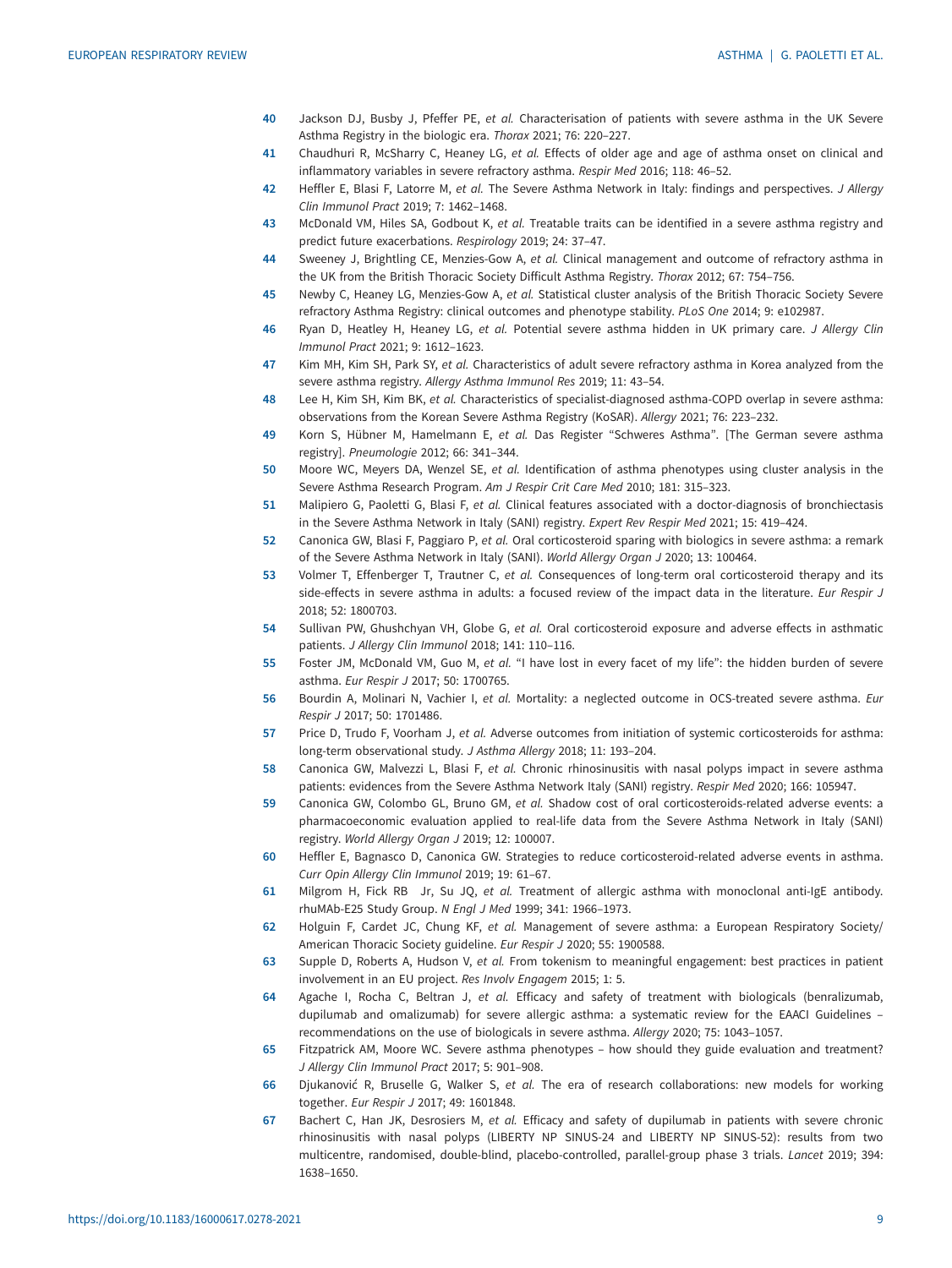- <span id="page-9-0"></span>68 Canonica GW, Blasi F, Crimi N, et al. Defining type 2 asthma and patients eligible for dupilumab in Italy: a biomarker-based analysis. Clin Mol Allergy 2021; 19: 5.
- 69 Xolair FDA Approval History. [www.drugs.com/history/xolair.html/](http://www.drugs.com/history/xolair.html/) Date last accessed: 2 November 2021. Date last updated: 8 December 2020.
- 70 Nucala FDA Approval History. [www.drugs.com/history/nucala.html/](http://www.drugs.com/history/nucala.html/) Date last accessed: 2 November 2021. Date last updated: 6 August 2021.
- 71 Cinqair FDA Approval History. [www.drugs.com/history/cinqair.html/](http://www.drugs.com/history/cinqair.html/) Date last accessed: 2 November 2021.
- 72 Fasenra FDA Approval History. [www.drugs.com/history/fasenra.html/](http://www.drugs.com/history/fasenra.html/) Date last accessed: 2 November 2021. Date last updated: 8 October 2019.
- 73 Dupixent FDA Approval History. [www.drugs.com/history/dupixent.html/](http://www.drugs.com/history/dupixent.html/) Date last accessed: 2 November 2021. Date last updated: 8 November 2021.
- 74 Harvey ES, Langton D, Katelaris C, et al. Mepolizumab effectiveness and identification of super-responders in severe asthma. Eur Respir J 2020; 55: 1902420.
- 75 Thomas D, Harvey ES, McDonald VM, et al. Mepolizumab and oral corticosteroid stewardship: data from the Australian Mepolizumab Registry. J Allergy Clin Immunol Pract 2021; 9: 2715–2724.
- 76 Vennera Mdel C, Pérez de Llano L, Bardagí S, et al. Omalizumab therapy in severe asthma: experience from the Spanish registry – some new approaches. J Asthma 2012; 49: 416–422.
- 77 ISAR Study Group. International Severe Asthma Registry: mission statement. Chest 2020; 157: 805–814.
- 78 FitzGerald JM, Tran TN, Alacqua M, et al. International severe asthma registry (ISAR): protocol for a global registry. BMC Med Res Methodol 2020; 20: 212.
- 79 Bulathsinhala L, Eleangovan N, Heaney LG, et al. Development of the International Severe Asthma Registry (ISAR): a modified Delphi study. J Allergy Clin Immunol Pract 2019; 7: 578–588.
- 80 Wang E, Wechsler ME, Tran TN, et al. Characterization of severe asthma worldwide: data from the International Severe Asthma Registry. Chest 2020; 157: 790–804.
- 81 Denton E, Price DB, Tran TN, et al. Cluster analysis of inflammatory biomarker expression in the International Severe Asthma Registry. J Allergy Clin Immunol Pract 2021; 9: 2680–2688.
- 82 Soremekun S, Heaney L, Voorham J, et al. The impact of exacerbation burden on lung function trajectory in a broad UK asthma population: a large longitudinal cohort study. Am J Respir Crit Care Med 2020; 201: A6248.
- 83 Heaney LG, Perez de Llano L, Al-Ahmad M, et al. Eosinophilic and noneosinophilic asthma: an expert consensus framework to characterize phenotypes in a global real-life severe asthma cohort. Chest 2021; 160: 814–830.
- 84 Kerkhof M, Tran TN, Allehebi R, et al. Asthma phenotyping in primary care: applying the International Severe Asthma Registry eosinophil phenotype algorithm across all asthma severities. J Allergy Clin Immunol Pract 2021; 9: 4353–4370.
- 85 International Severe Asthma Registry. Onset of Asthma in Severe Asthma Patients (PATH). [www.isaregistries.](http://www.isaregistries.org/path/) [org/path/](http://www.isaregistries.org/path/) Date last accessed: 2 November 2021.
- 86 International Severe Asthma Registry. Phenotypic Characteristics, Comorbidities and Response to Therapeutic Interventions Associated with Non-Type 2 Asthma (EMBER). [www.isaregistries.org/ember/](http://www.isaregistries.org/ember/) Date last accessed: 2 November 2021.
- 87 Menzies-Gow A, Tran TN, Hosseini N, et al. Global access for biologics in the treatment of severe asthma: a challenge to personalized medicine. Am J Respir Crit Care Med 2020; 201: A5954.
- 88 Menzies-Gow A, Wang E, Rowlands MA, et al. Biologic utilization patterns: data from the International Severe Asthma Registry (ISAR). Am J Respir Crit Care Med 2020; 201: A7739.
- 89 International Severe Asthma Registry. Relationship between Socioeconomic Status and Asthma Outcome (RADIANT). [www.isaregistries.org/radiant/](http://www.isaregistries.org/radiant/) Date last accessed: 2 November 2021.
- 90 Busby J, Price D, Al-Lehebi R, et al. Impact of socioeconomic status on adult patients with asthma: a population-based cohort study from UK primary care. J Asthma Allergy 2021; 14: 1375–1388.
- 91 International Severe Asthma Registry. The Comparative Effectiveness Across Severe Asthma Biologic Classes (Anti-IL5 versus Anti-IgE) in Patients Eligible for Both Therapies (FIRE). [www.isaregistries.org/fire/](http://www.isaregistries.org/fire/) Date last accessed: 2 November 2021.
- 92 International Severe Asthma Registry. Impact of Comorbidity in Severe Asthma (PRISM). [www.isaregistries.](http://www.isaregistries.org/prism/) [org/prism/](http://www.isaregistries.org/prism/) Date last accessed: 2 November 2021.
- 93 Sadatsafavi M, Murray R, Ali N, et al. Worldwide characterization of severe asthma patients eligible for both anti-IL5 and anti-IgE: data from the International Severe Asthma Registry (ISAR). Am J Respir Crit Care Med 2021; 203: A1614.
- 94 Ali N, Lyu J, Newell A, et al. Comparative effectiveness of anti-IL5/5R versus anti-IgE in patients eligible for both (FIRE). Eur Respir J 2021; 58: Suppl. 65, PA1113.
- 95 International Severe Asthma Registry. Define Responders and Non-Responders to Biologics and Describe Their Characteristics Overall and Per Biologic (BEAM). [www.isaregistries.org/beam/](http://www.isaregistries.org/beam/) Date last accessed: 2 November 2021.